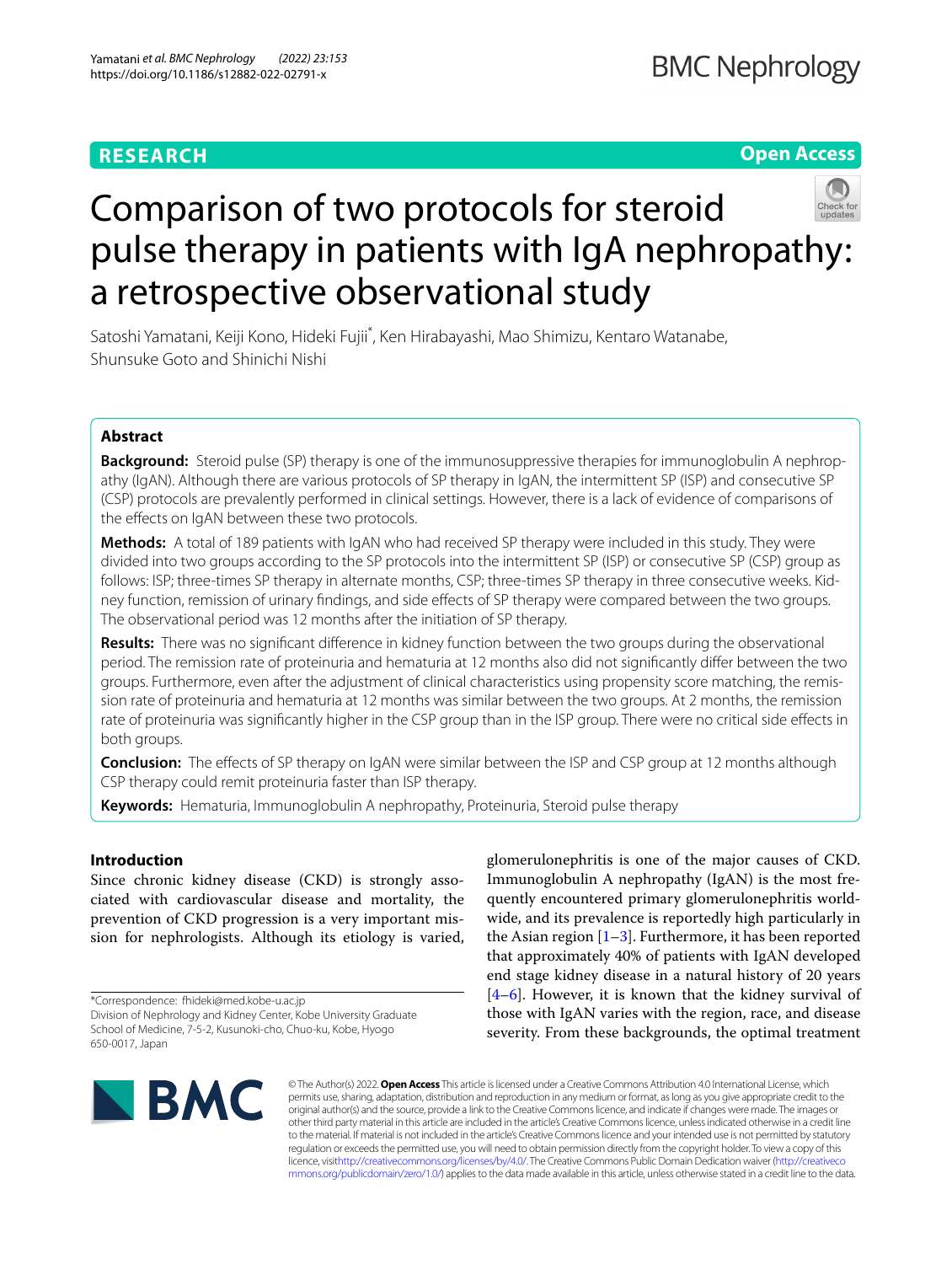for preventing CKD progression should be considered in those with IgAN based on the individual characteristics.

In general, treatment for IgAN includes supportive and immunosuppressive therapy. Immunosuppressive therapy is a treatment using steroid and/or other immunosuppressive agents, such as cyclosporine, mycophenolate mofetil, cyclophosphamide, mizoribine, and glucocorticoid budesonide in patients with IgAN, and the therapeutic choice is usually determined with careful consideration of the balance between its risk and beneft. However, all the immunosuppressive agents are not necessarily available in every country. Among the immunosuppressive therapies, steroid therapy is commonly performed as standard immunosuppressive therapy in those with IgAN [[7,](#page-7-4) [8\]](#page-7-5). However, its indication and therapeutic regimen are not well determined [\[7](#page-7-4), [9](#page-7-6)[–13](#page-7-7)]. Although the efects of steroid pulse (SP) therapy on IgAN have been proved by several studies, there are various protocols of SP therapy in clinical settings [[7,](#page-7-4) [12](#page-7-8)[–15](#page-7-9)]. Mainly, there are two popular protocols of SP therapy; consecutive and intermittent SP protocols  $[12-14]$  $[12-14]$ . The widely recognized therapeutic modality for SP is intravenous high-dose methylprednisolone administration for 3 days. These protocols are different in terms of the interval of each session of SP therapy. It is usually repeated weekly over 3 weeks in the consecutive SP protocol and bi-monthly over 5 months in the intermittent SP protocol. However, there is a lack of evidence to support the comparison of the efects on IgAN between these two protocols.

To resolve this issue, we compared the therapeutic efficacy of SP therapy on IgAN between consecutive and intermittent protocols.

## **Material and methods**

#### **Study design and population**

This study included 274 consecutive patients with IgAN who were diagnosed by kidney biopsy at Kobe University Hospital, Kakogawa Central City Hospital, and Kita-Harima Medical Center. All patients underwent SP therapy between January 2008 and December 2018. Among them, 85 patients were excluded based on the following criteria: age below 18 years (*n*=8), use of immunosuppressive drugs (*n*=3), kidney transplantation  $(n=2)$ , severe cases of rapidly progressive glomerulonephritis (RPGN) or nephrotic syndrome (NS) (*n*=7), withdrawal from the treatment protocol (*n*=28), and insufficient clinical data  $(n=37)$ . The remaining 189 patients were divided into two groups according to the protocols of SP therapy: the intermittent SP (ISP) and  $continuous$   $SP$   $(CSP)$  groups. The therapeutic choice was determined according to the patient's request in each patient. The ISP and CSP groups included 32 and

157 patients, respectively. The observation period was 12 months from the initiation of SP therapy. This study was conducted in accordance with the principles of the Declaration of Helsinki, and protocols were approved by Kobe University Clinical Research Ethical Committee (No. B190141). The ethical committee waived the need for informed consent in this study because the data were retrospectively and anonymously analyzed. The selected period of patient's medical record was 12 months from the initiation of SP therapy in each study patient. The date range during the access for patient's medical record was from September 2019 to March 2020.

## **Treatment protocols**

Patients in the ISP group received 0.5 g/day of methylprednisolone pulses (MP) intravenously for three consecutive days and it was repeated three times in alternate months. During the interval between each treatment course, oral prednisolone was given at a dose of 30 mg every other day. After the last course of intravenous MP, patients received oral prednisolone at a dose of 30 mg every other day for 2 months. Subsequently, oral prednisolone was gradually tapered every 2 months as follows: 20 mg, 10 mg, and 5 mg. It was discontinued at approximately 12 months after the initiation of ISP (Fig. [1](#page-2-0)a).

The patients in the CSP group received  $0.5$  g/day of MP intravenously for three consecutive days and oral prednisolone 30 mg /day for four consecutive days and the treatment course was repeated three times for three consecutive weeks. After the last course of MP, oral prednisolone was given at a dose of 30 mg every other day, and it was gradually tapered by 5 mg every 2 months as follows: 25 mg, 20 mg, 15 mg, 10 mg, and 5 mg. Accordingly, it was discontinued approximately 12 months after the initiation of CSP (Fig. [1](#page-2-0)b).

## **Data collection and evaluation**

Patient characteristics and laboratory data were collected from the medical records. We evaluated kidney function and urinary fndings before starting treatment, and at 2, 4, 6, and 12 months after treatment. Kidney function was assessed through the estimated glomerular fltration rate (eGFR), which was calculated by the equation for eGFR as follows:  $eGFR = 194 \times Cr^{-1.094} \times Age^{-0.287} \times 0.739$ (if female) [[16](#page-7-11)]. As for urinary fndings, proteinuria and hematuria were assessed by spot urine protein/creatinine ratio (g/gCr) and urinary sediment (per high power feld [/HPF]), respectively. We defned remission of proteinuria and hematuria as follows: proteinuria <  $0.3$  g/gCr and hematuria 1-4 /HPF, respectively. The histological grade of IgAN was assessed according to the Japanese histological grade classifcation from the Japanese Society of Nephrology (JSN) guideline and the Oxford classifcation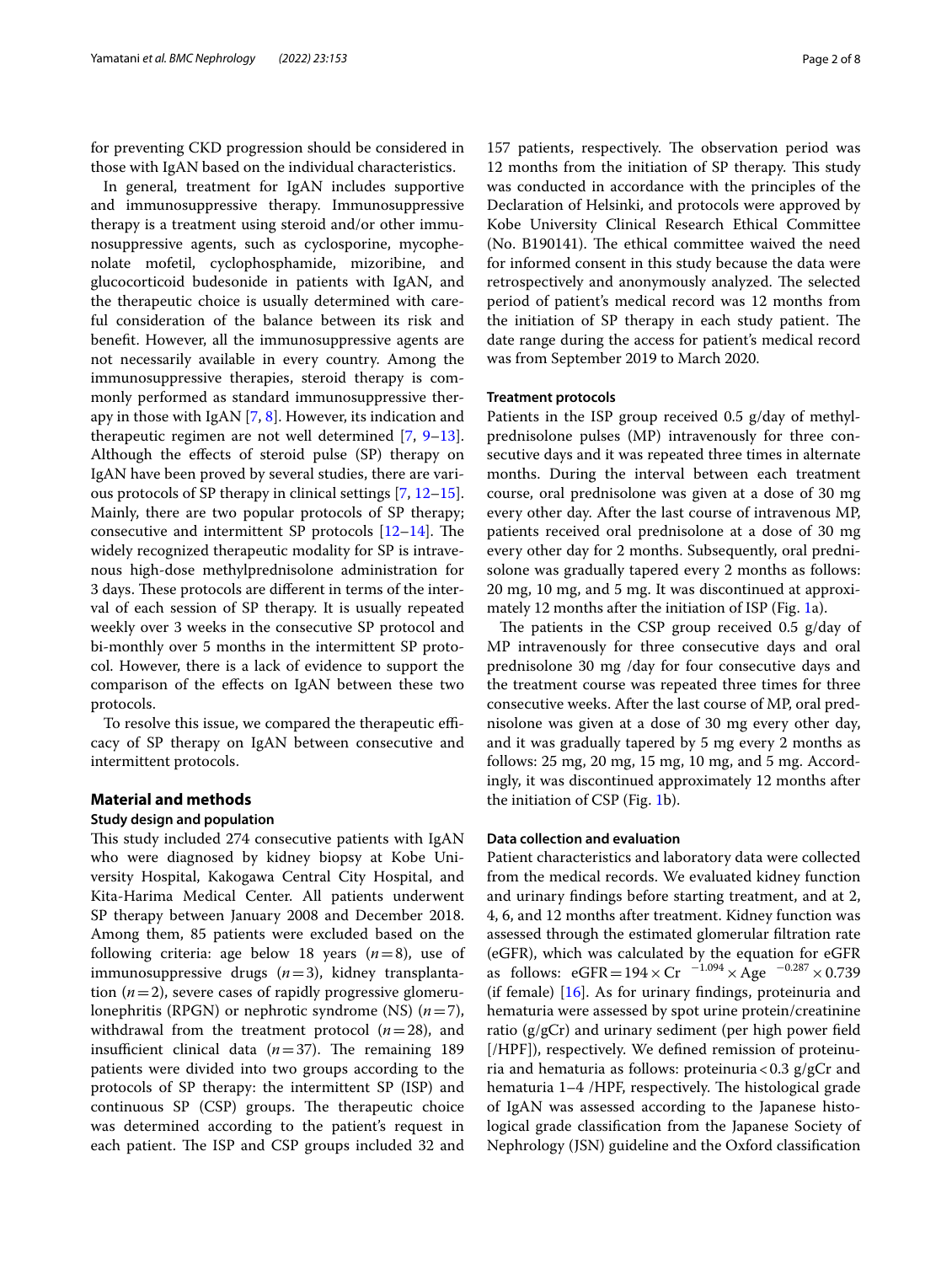

<span id="page-2-0"></span>from Kidney Disease: Improving Global Outcomes (KDIGO) guideline [[7,](#page-7-4) [17](#page-7-12)[–19\]](#page-7-13).

For the evaluation of side efects, we collected data on the incidence of infections and impaired glucose tolerance and bone mineral density (BMD) during the study period. Infectious events were defned as infections requiring treatment with antibiotics. Impaired glucose tolerance was defned as the initiation of hypoglycemic agents (including insulin) or the increase of hemoglobin A1c (HbA1c) to above 6.5% during treatment. BMD was measured through dual energy X-ray absorptiometry in the lumbar spines. We compared the changes in T-score between before and after treatment in each group.

## **Statistical analysis**

All statistical analyses were performed using IBM SPSS statistics version 26.0 (Chicago, IL, USA). Continuous variables were expressed as mean $\pm$ standard deviation or median (interquartile range). To compare baseline characteristics and eGFR between two groups, we used Student's t-test and Wilcoxon's rank-sum test for continuous variables and the Chi-square test for categorical variables. The Kaplan–Meier method and log-rank test were performed to estimate and compare the cumulative incidences of remission of urinary fndings. For matching clinical characteristics between the two groups, the propensity score was calculated using a logistic regression model from the following factors: proteinuria, eGFR, age, and tonsillectomy. Propensity score matching was performed using a nearest-neighbor 1:1 matching between the ISP and CSP groups. Values of  $p < 0.05$  were considered statistically signifcant.

## **Results**

## **Patient characteristics**

Table [1](#page-3-0) shows the comparison of patient characteristics between the two groups. Although kidney function tended to be lower in the ISP group than in the CSP group, the diference in this parameter between the two groups was not statistically signifcant. Amount of proteinuria, the presence of hematuria, and the prevalence of eGFR  $\geq$  60 mL/min/1.73 m<sup>2</sup> and proteinuria  $\geq$  1 g/ gCr did not difer between the two groups. In addition, there were no signifcant diferences in pathological fndings between the two groups. Although the number of patients who had undergone tonsillectomy was signifcantly higher in the CSP group than in the ISP group, there was no signifcant diference in other variables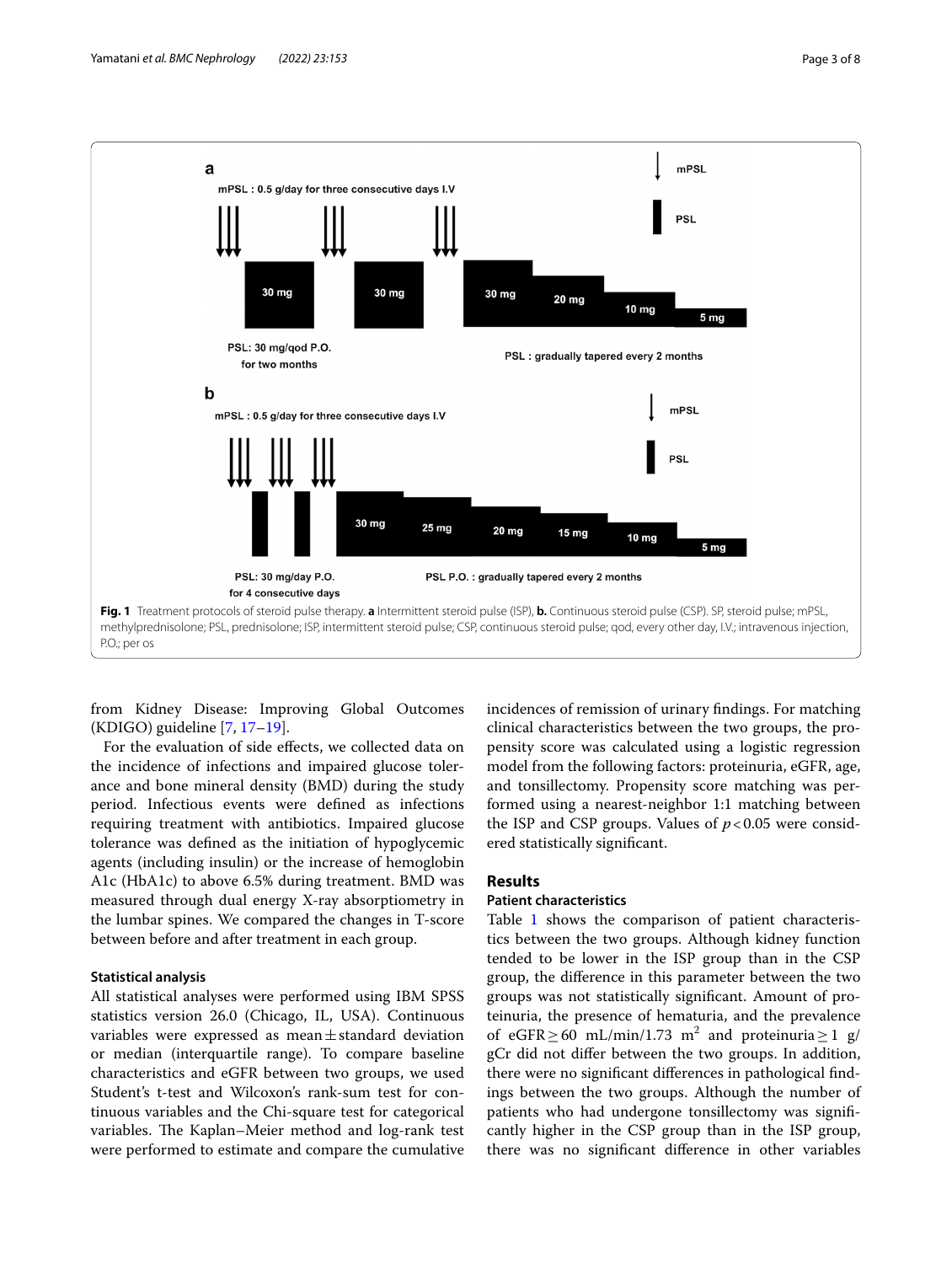|                                       | <b>ISP</b><br>$(N = 32)$ | <b>CSP</b><br>$(N = 157)$ | p      |
|---------------------------------------|--------------------------|---------------------------|--------|
| Age (y.o)                             | $40.9 \pm 12.7$          | $36.9 \pm 12.9$           | 0.08   |
| Male gender (n [%])                   | 15 (46.9)                | 66 (42.0)                 | 0.61   |
| BMI ( $kg/m2$ )                       | $22.3 \pm 3.9$           | $21.9 \pm 3.6$            | 0.46   |
| HT (n [%])                            | 18(56.3)                 | 86 (54.8)                 | 0.88   |
| DM (n [%])                            | 1(3.1)                   | 3(1.9)                    | 0.53   |
| SBP (mmHq)                            | $116.6 \pm 14.8$         | $116.6 \pm 15.5$          | 0.97   |
| DBP (mmHg)                            | $71.5 \pm 11.6$          | $69.2 \pm 10.6$           | 0.27   |
| RAS inhibitor use (n [%])             | 13 (40.6)                | 79 (50.3)                 | 0.32   |
| Proteinuria (g/gCr)                   | $0.93(0.61 - 1.37)$      | $0.95(0.36 - 1.52)$       | 0.77   |
| Categories for proteinuria<br>(q/qCr) |                          |                           | 0.16   |
| ≧1.0 (n [%])                          | 14(43.8)                 | 74 (47.1)                 |        |
| $0.5 - 0.9$ (n [%])                   | 11(34.4)                 | 31 (19.7)                 |        |
| $< 0.5$ (n [%])                       | 7(21.9)                  | 52 (33.1)                 |        |
| Hematuria (n [%])                     | 29 (90.6)                | 148 (94.3)                | 0.54   |
| eGFR (mL/min/1.73 m <sup>2</sup> )    | 62.5 (33.9-80.7)         | 70.7 (52.0-89.9)          | 0.08   |
| CKD stage                             |                          |                           | 0.39   |
| $1-2$ (n $[%]$ )                      | 18(56.3)                 | 106 (67.5)                |        |
| 3 (n [%])                             | 9(28.1)                  | 40 (25.4)                 |        |
| 4 (n [%])                             | 5(15.6)                  | 11(7.0)                   |        |
| 5 (n [%])                             | 0(0)                     | 0(0)                      |        |
| lgA (mg/dL)                           | $346.6 \pm 147.9$        | 334.8 ± 122.3             | 0.92   |
| $C3$ (mg/dL)                          | $97.4 \pm 19.8$          | $101.4 \pm 20.1$          | 0.38   |
| lgA/C3                                | $3.7 \pm 1.9$            | $3.4 \pm 1.4$             | 0.81   |
| Tonsillectomy (n [%])                 | 4(12.5)                  | 68 (43.3)                 | < 0.05 |

<span id="page-3-0"></span>**Table 1** Comparison of baseline characteristics between the ISP and CSP groups

<span id="page-3-1"></span>**Table 2** Comparison of baseline characteristics between the ISP and CSP groups of propensity score matching

| BMI body mass index, HT hypertension, DM diabetes mellitus, SBP systolic blood |  |
|--------------------------------------------------------------------------------|--|
| pressure, DBP diastolic blood pressure, RAS renin-angiotensin-aldosterone      |  |
| system, eGFR estimated glomerular filtration rate, CKD chronic kidney disease, |  |
| <i>laA</i> immunoalobulin A                                                    |  |

between the two groups (Table [1](#page-3-0)). There was no significant diference in histological severity between the two groups (Supplementary Figs. [1–](#page-6-0)[2\)](#page-6-1).

*IgA* 

## **Changes in estimated glomerular fltration rate and urinary fndings**

The changes in eGFR over 12 months are shown in Sup-plementary Fig. [3](#page-6-2). There was no significant difference in eGFR between the two groups during the entire study period. Twelve months after the initiation of SP therapy, the remission rate of proteinuria was 71.9% and 78.3% in the CSP and ISP groups, respectively, while the remission rate of hematuria was 81.3% and 84.7% in the CSP and ISP groups, respectively (Supplementary Fig.  $4-5$ ). The remission rate of both proteinuria and hematuria did not also signifcantly difer between the ISP and CSP groups at 12 months after the initiation of SP therapy (78.3% vs. 71.9%,  $p = 0.21$ ). Furthermore, we performed propensity

|                                       | <b>ISP</b><br>$(N = 32)$ | <b>CSP</b><br>$(N = 32)$ | p    |  |
|---------------------------------------|--------------------------|--------------------------|------|--|
| Age $(y.o)$                           | $40.9 \pm 12.7$          | $45.7 \pm 15.7$          | 0.22 |  |
| Male gender (n [%])                   | 15 (46.9)                | 16(50.0)                 | 0.80 |  |
| BMI ( $kg/m2$ )                       | $22.3 \pm 3.9$           | $22.6 \pm 3.1$           | 0.85 |  |
| HT (n [%])                            | 18(56.3)                 | 20(63.0)                 | 0.88 |  |
| DM (n [%])                            | 1(3.1)                   | 3(1.9)                   | 0.61 |  |
| SBP (mmHg)                            | $116.6 \pm 14.8$         | $121.5 \pm 13.9$         | 0.18 |  |
| DBP (mmHg)                            | $71.5 \pm 11.6$          | $71.8 \pm 8.1$           | 0.77 |  |
| RAS inhibitor use (n [%])             | 13 (40.6)                | 19 (59.0)                | 0.13 |  |
| Proteinuria (g/gCr)                   | $0.93(0.61 - 1.37)$      | $0.91(0.35 - 1.52)$      | 0.67 |  |
| Categories for proteinuria<br>(q/qCr) |                          |                          | 0.17 |  |
| $\geq$ 1.0 (n [%])                    | 14(43.8)                 | 15 (46.9)                |      |  |
| $0.5 - 0.9$ (n [%])                   | 11(34.4)                 | 5(15.6)                  |      |  |
| $< 0.5$ (n [%])                       | 7(21.9)                  | 12(37.5)                 |      |  |
| Hematuria (n [%])                     | 29 (90.6)                | 30 (93.8)                | 0.64 |  |
| eGFR (mL/min/1.73 m <sup>2</sup> )    | 62.5 (33.9-80.7)         | 58.4 (39.2-76.6)         | 0.93 |  |
| CKD stage                             |                          |                          | 0.22 |  |
| $1-2$ (n $[%]$ )                      | 18(56.3)                 | 15 (46.9)                |      |  |
| 3 (n [%])                             | 9(28.1)                  | 15 (46.9)                |      |  |
| 4 (n [%])                             | 5(15.6)                  | 2(6.2)                   |      |  |
| 5 (n [%])                             | 0(0)                     | 0(0)                     |      |  |
| IgA (mg/dL)                           | 346.6 ± 147.9            | 363.6 ± 119.1            | 0.36 |  |
| $C3$ (mg/dL)                          | $97.4 \pm 19.8$          | $104.1 \pm 15.5$         | 0.17 |  |
| lgA/C3                                | $3.7 \pm 1.9$            | $3.6 \pm 1.2$            | 0.73 |  |
| Tonsillectomy (n [%])                 | 4(12.5)                  | 5(15.6)                  | 0.72 |  |

*BMI* body mass index, *HT* hypertension, *DM* diabetes mellitus, *SBP* systolic blood pressure, *DBP* diastolic blood pressure, *RAS* renin–angiotensin–aldosterone system, *eGFR* estimated glomerular fltration rate, *CKD* chronic kidney disease, *IgA* immunoglobulin A

score matching in order to adjust patient's characteristics (Table [2\)](#page-3-1). As shown in Table [3](#page-4-0) and Fig. [2a](#page-5-0)-c, the result of propensity score analysis also showed that kidney function and the remission rate of proteinuria and hematuria at 12 months did not difer between the CSP and ISP groups.

However, the results of both analyses showed that the remission rate of proteinuria at 2 months was signifcantly higher in the CSP group than in the ISP group (Table [3\)](#page-4-0).

Additionally, stratifed analysis by histological grade (HG) revealed that the efects of SP therapy on IgAN were similar between the two groups in the patient with both HG 1–2 and HG 3–4 (Supplementary Fig. [6–](#page-6-5)[7\)](#page-6-6).

## **Side efects of SP therapy**

As for the side efects of SP therapy, we assessed the incidence of infections and impaired glucose tolerance and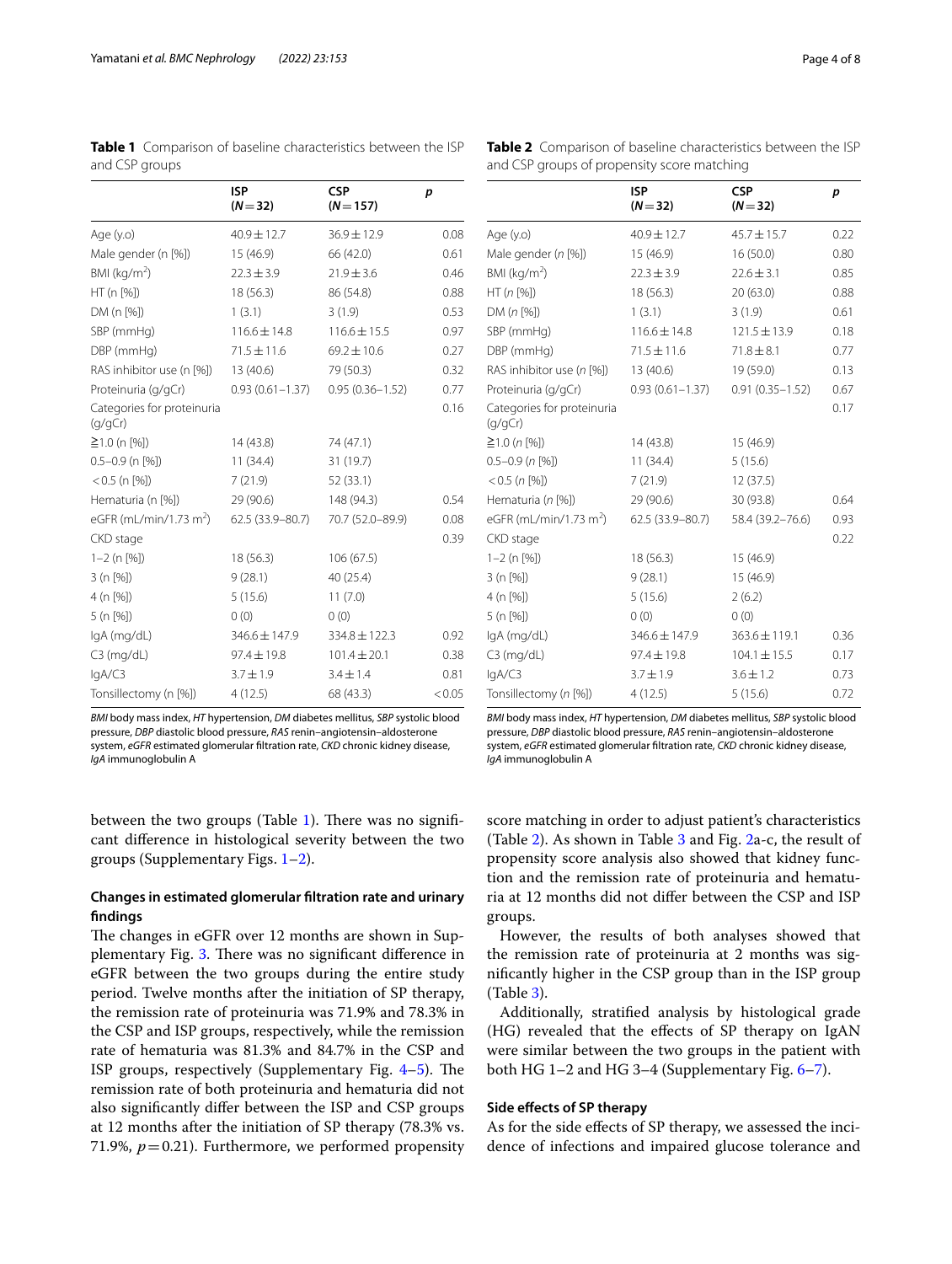|                       | All patients<br>$(ISP: N = 32, CSP: N = 157)$ |                         |              |                          |                         |                               | Patients after propensity score matching<br>$(ISP: N = 32, CSP: N = 32)$ |                                 |              |                       |                       |                |
|-----------------------|-----------------------------------------------|-------------------------|--------------|--------------------------|-------------------------|-------------------------------|--------------------------------------------------------------------------|---------------------------------|--------------|-----------------------|-----------------------|----------------|
|                       | <b>Remission of hematuria</b>                 |                         |              | Remission of proteinuria |                         | <b>Remission of hematuria</b> |                                                                          | <b>Remission of proteinuria</b> |              |                       |                       |                |
|                       | <b>ISP</b><br>(n [%])                         | <b>CSP</b><br>(n [%])   | P            | ISP<br>(n [%])           | CSP<br>(n [%])          | Р                             | ISP<br>(n [%])                                                           | <b>CSP</b><br>(n [%])           | D            | <b>ISP</b><br>(n [%]) | <b>CSP</b><br>(n [%]) | P              |
| 2 months<br>12 months | 17 (53.1)<br>26(81.3)                         | 81 (51.6)<br>133 (84.7) | 0.75<br>0.81 | 13 (40.6)<br>23(71.9)    | 94 (59.9)<br>123 (78.3) | < 0.05<br>0.21                | 17 (53.1)<br>26(81.3)                                                    | 19 (59.4)<br>29(90.6)           | 0.74<br>0.27 | 13 (40.6)<br>23(71.9) | 22(68.8)<br>26(81.3)  | < 0.05<br>0.16 |

<span id="page-4-0"></span>**Table 3** Comparison of remission rate of proteinuria and hematuria between the ISP and CSP groups

the changes in BMD during the study period. There was no signifcant diference in the incidence rates of infections and impaired glucose tolerance between the CSP and ISP groups (Infections: 0% vs. 0%, *p*=1.00: impaired glucose intolerance: 6.2% vs. 7.4%,  $p = 0.48$ ). The changes in T-score also did not difer between the CSP and ISP groups  $(0.1 \pm 0.4 \text{ vs. } 0.2 \pm 0.5, p = 0.40)$ .

## **Discussion**

This study demonstrated several important findings as follows: (1) there was no signifcant diference in the complete remission rate of proteinuria and hematuria at 12 months after the initiation of SP therapy between the ISP and CSP group, (2) the remission of proteinuria occurred faster in the CSP group than in the ISP group, and (3) there were no severe side efects in the ISP and CSP groups.

It is well known that SP therapy is one of the useful therapies for IgAN. The mechanisms of the efficacy are considered to be due to the suppression of systemic cytokine production and IgA production in plasma cells and the local suppression of infammatory cell infltration into mesangial and tubulointerstitial areas. In addition, several meta-analyses demonstrated that SP therapy could halt the progression of kidney dysfunction [[20\]](#page-7-14). However, we should be concerned about the use of steroids because there are various side efects, especially when the high-dose or long-term administration of steroids is performed [\[9](#page-7-6), [10](#page-7-15), [21](#page-7-16)]. Although intensive high-dose steroid administration for the purpose of early remission is CSP, while intermittent high-dose steroid administration for the purpose of lessen adverse efects is ISP, it is difficult to decide which protocol is preferable for patients with IgAN. Currently, there are no randomized controlled trials and only one observational study that directly compared the efficacy of SP therapy between these two protocols  $[22]$  $[22]$ . Therefore, we retrospectively compared the therapeutic and adverse efects on those with IgAN between these two SP protocols. Our study showed that there was no diference in proteinuria and hematuria remission rates between the ISP and CSP groups at 12 months. The previous study reported that the remission rates for proteinuria and hematuria were signifcantly higher in the CSP group than in the ISP group [[22](#page-7-17)]. Although our results are inconsistent with theirs, their study difered from ours in several points. The study mentioned that the treatment period was shorter and the total dose of steroids was lesser in the ISP group than in the CSP group. On the other hand, in our study, there was no statistically signifcant diference in the treatment duration and the total dose of steroids between the two groups. Furthermore, the use of renin– angiotensin–aldosterone system inhibitors did not also signifcantly difer between the two groups at 12 months.

Although the KDIGO guideline does not recommend tonsillectomy for Caucasian patients with IgAN, the reports from the Asian region demonstrated that the combination of SP therapy and tonsillectomy reduced proteinuria compared to SP monotherapy [\[7,](#page-7-4) [15](#page-7-9)]. In our study, the CSP group included a signifcantly higher number of patients that underwent tonsillectomy compared to the ISP group. Therefore, we adjusted the differences in clinical characteristics, including tonsillectomy, using propensity score matching. Subsequently, the remission rates of proteinuria and hematuria did not signifcantly difer between the two groups even after the statistical adjustments. In addition, stratifed analysis by histological grade revealed that the efects of SP therapy on IgAN were similar between the two groups. Taking these results into account, we speculated that the efects of SP therapy on IgAN at 12 months were comparable between the CSP and ISP groups regardless of whether or not the patients in the groups had undergone tonsillectomy.

The histological grade is one of the crucial factors influencing the clinical course of IgAN [\[17](#page-7-12)[–19](#page-7-13)]. In the previous study, approximately 60% of all the study participants were classifed as histological grade 1, and most of the study patients had conserved kidney function. Therefore, the previous study seemed to include mainly patients with mild IgAN. There is a possibility that these differences could contribute to the discrepancy in the results between the previous study and our study. On the other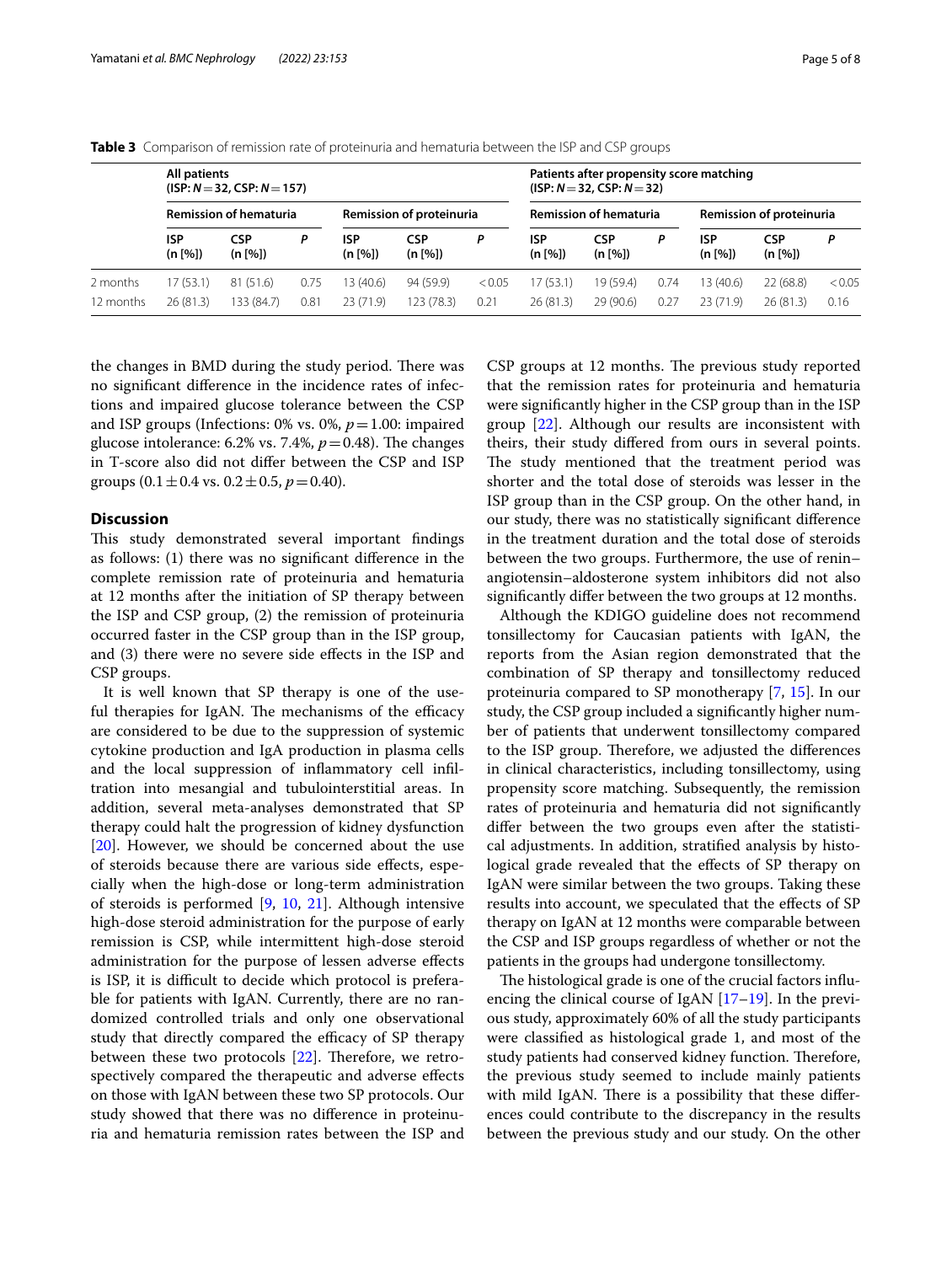

<span id="page-5-0"></span>hand, we evaluated the histological grade according to the JSN and Oxford classifcation. Upon comparing the histological grade based on these two classifcations, both results were similar.

Interestingly, our study showed that the remission rate of proteinuria at 2 months was signifcantly higher in the CSP group than in the ISP group, suggesting that CSP could lead to early remission of proteinuria. To date, no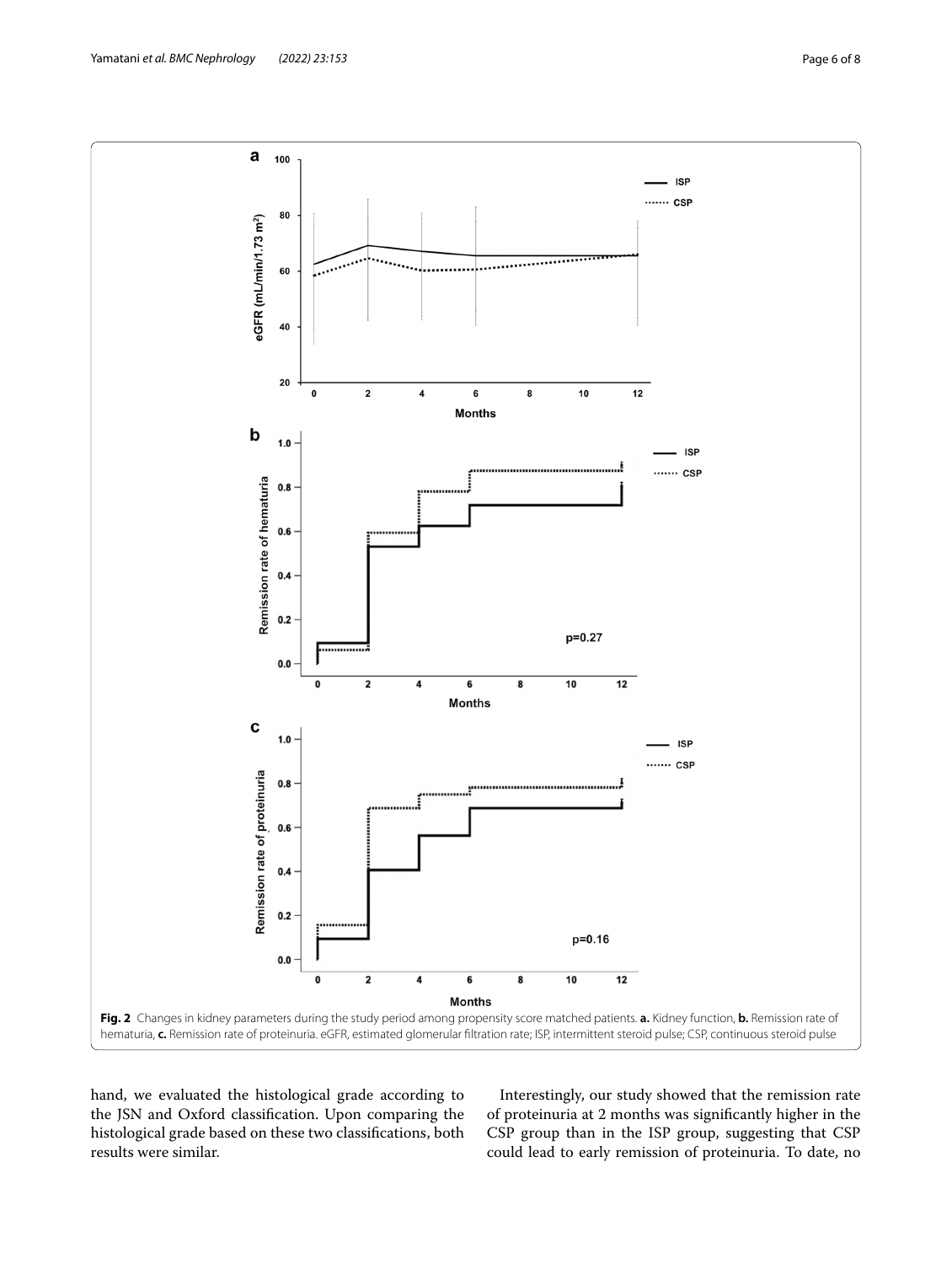study has been reported on the comparison of the clinical course between the two SP protocols. However, there are several studies on the number of sessions of SP therapy, and three session of SP therapy were reported to have a higher remission rate of urinary fndings than did one or two sessions of SP therapy [\[23](#page-7-18)]. Considering the nature of SP therapy, as the dose of steroids administered in the frst month is high in the CSP group, earlier remission of proteinuria would be obtained in this group than in the ISP group. It has been reported that the earlier remission of proteinuria led to the kidney prognosis [[13,](#page-7-7) [22](#page-7-17)] and this seems to be a crucial point. To achieve the early suppression of infammation, it could be better to choose CSP, especially for the clinically severe cases of IgAN. As our study did not include the severe cases of RPGN or NS, to resolve this issue, it is necessary to conduct a future study that includes such patients.

When choosing SP therapy, the adverse efects and length of hospitalization should be considered. Since the adverse efects of steroid therapy have been shown in several previous reports, they have been recognized as profound issues [\[15](#page-7-9), [23\]](#page-7-18). As expected, these previous studies have reported that SP therapy led to the amelioration of urinary fndings and slowing down the progression of kidney dysfunction; however, it also signifcantly increased the risk for adverse events [[10,](#page-7-15) [21\]](#page-7-16). As for the assessment of the side efects, we also examined the infections, impaired glucose tolerance, and the change in BMD. However, no serious adverse efects were observed in both groups. No infections occurred during our study, as they were considered as a critical issue in the STOP-IgAN and TESTING trials [\[10,](#page-7-15) [21\]](#page-7-16). It was speculated that this discrepancy could result from the diferences in clinical characteristics, race, doses and route of administration steroids, and the medical systems. In fact, many previous studies showed that SP therapy had only a few serious side efects, suggesting that it may be safe as long as it is performed under optimal medical management [\[22](#page-7-17), [24–](#page-7-19)[28](#page-7-20)]. In addition, the length of hospitalization which infuences medical expenses would become inevitably long when choosing CSP. Our results showed that there was no signifcant diference in the therapeutic efects between the ISP and CSP groups. Considering these fndings, it would be preferable to choose the ISP therapy (except for severe cases).

This study had several limitations. First, to adjust for diferences in clinical characteristics, we performed propensity score matching analysis. However, the number of study patients was relatively small, and thereby, there was a possibility that we could not perform statistically sufficient adjustments. Second, the observation period was considered to be relatively short to assess the course of kidney function and kidney prognosis after SP therapy. In addition, mid-term evaluation was also not performed. A mid-term and long-term study are needed to resolve this issue in the future. Third, as mentioned above, our study did not include patients in clinically severe conditions such as those with RPGN or NS. To demonstrate the differences in therapeutic efect between ISP and CSP in such patients, a well-designed study including clinically severe patients should be carried out in the future.

## **Conclusion**

Our fndings suggested that there is no statistically signifcant diference in the efects of SP therapy on IgAN between ISP and CSP at 12 months, although CSP could remit proteinuria earlier than ISP at 2 months.

#### **Abbreviations**

SP: Steroid pulse; IgAN: Immunoglobulin A nephropathy; ISP: Intermittent SP; CSP: Consecutive SP; CKD: Chronic kidney disease; RPGN: Rapidly progressive glomerulonephritis; NS: Nephrotic syndrome; MP: Methylprednisolone pulses; eGFR: Estimated glomerular fltration rate; HPF: High power feld; JSN: Japanese Society of Nephrology; KDIGO: Kidney Disease Improving Global Outcomes; BMD: Bone mineral density; HbA1c: Hemoglobin A1c; HG: Histological grade; BMI: Body mass index; HT: Hypertension; DM: Diabetes mellitus; SBP: Systolic blood pressure; DBP: Diastolic blood pressure; RAS: Renin–angiotensin–aldosterone system; mPSL: Methylprednisolone; PSL: Prednisolone; qod: Every other day; I.V.: Intravenous injection; P.O.: Per os.

#### **Supplementary Information**

The online version contains supplementary material available at [https://doi.](https://doi.org/10.1186/s12882-022-02791-x) [org/10.1186/s12882-022-02791-x.](https://doi.org/10.1186/s12882-022-02791-x)

<span id="page-6-0"></span>**Additional fle 1: Supplementary Figure 1.** Histological fndings in the intermittent steroid pulse (ISP) and continuous steroid pulse (CSP) groups according to the JSN classifcation.

<span id="page-6-1"></span>**Additional fle 2: Supplementary Figure 2.** Histological fndings in the intermittent steroid pulse (ISP) and continuous steroid pulse (CSP) groups according to the Oxford classifcation.

<span id="page-6-3"></span><span id="page-6-2"></span>**Additional fle 3: Supplementary Figure 3.** Changes in kidney function during the study period among all the study patients.

<span id="page-6-4"></span>**Additional fle 4: Supplementary Figure 4.** Changes in remission rate of hematuria during the study period among all the study patients.

<span id="page-6-5"></span>**Additional fle 5: Supplementary Figure 5.** Changes in remission rate of proteinuria during the study period among all the study patients.

**Additional fle 6: Supplementary Figure 6.** Stratifed analysis for the remission rate of hematuria according to the histological grade during the study period.

<span id="page-6-6"></span>**Additional fle 7: Supplementary Figure 7.** Stratifed analysis for the remission rate of proteinuria according to the histological grade during the study period.

#### **Acknowledgements**

The authors would like to thank Dr. Ken Kitamura and Dr. Atsushi Shirai for their contributions to data collection.

#### **Authors' contributions**

S.Y drafted manuscript, K.K. and H.F. designed the work, K.H. and M.S. helped data collection, K.W. and S.G. interpreted data analysis, S.N. performed the fnal approval of the manuscript. The author(s) read and approved the fnal manuscript.